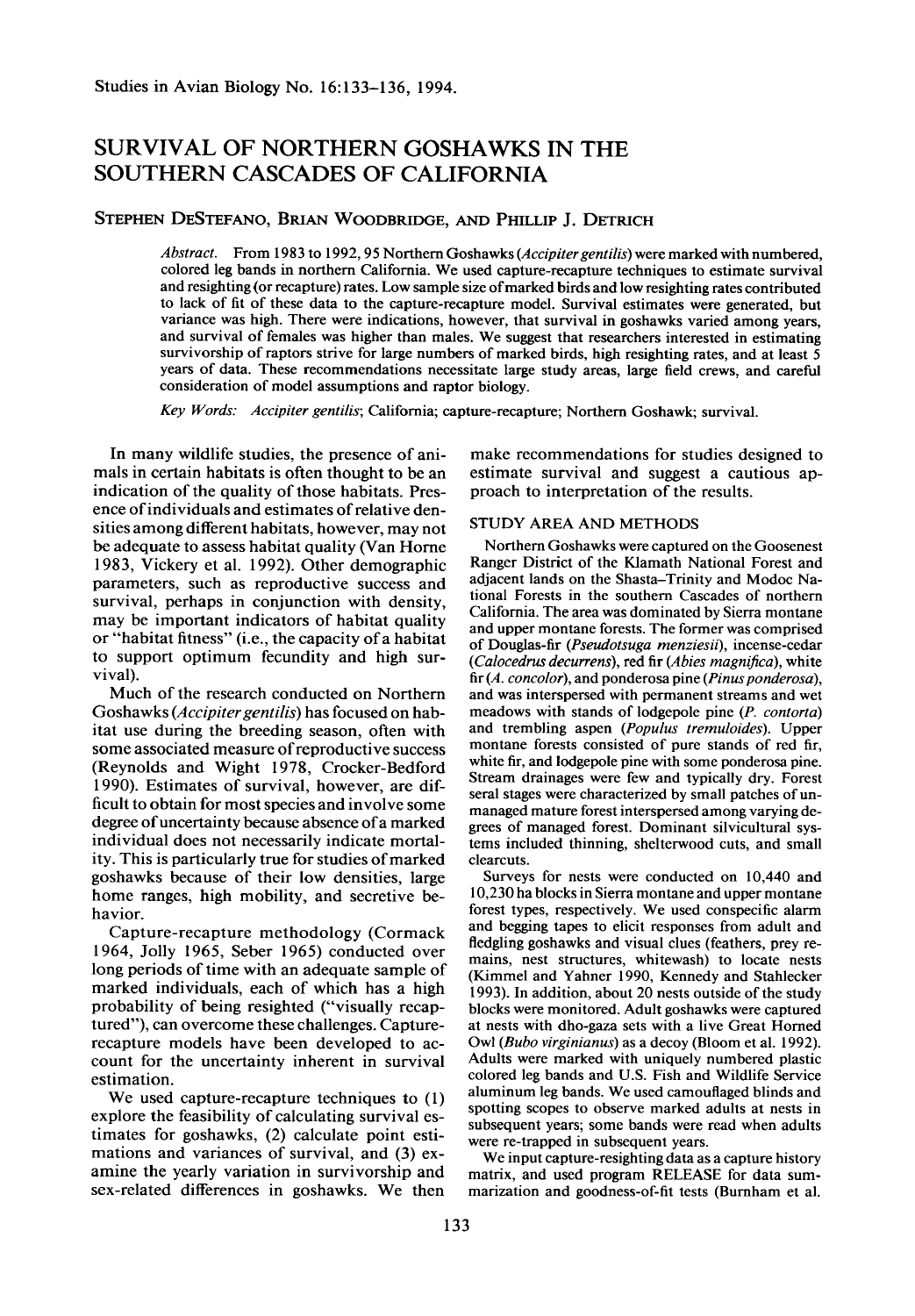**Cios~~wrcs BANDED IN THE SOUTHERN CASCADE RANGE, was still biologically reasonable (i.e., the "best" model) cALlFORN,4, 1983-1992 (Bumham et al. 1987, Lebreton et al. 1992).** 

| Year   | Female         | Male |
|--------|----------------|------|
| 1983   | n              | 3    |
| 1984   | 2              | 2    |
| 1985   | 2              | 6    |
| 1986   | $\overline{2}$ | 6    |
| 1987   | 8              | 7    |
| 1988   | 6              | 6    |
| 1989   | 4              | 4    |
| 1990   | $\overline{2}$ | 6    |
| 1991   | 4              | 2    |
| 1992   | 10             | 13   |
| Totals | 40             | 55   |

**1987). Goodness-of-fit tests examine the data with a**  series of  $\chi^2$  contingency tables to determine if the data **fit the capture-recapture model. In RELEASE, goodness-of-fit has two components that look for differences in survival and recapture rates among cohorts (groups rereleased on different occasions; TEST 2) and subcohorts (individuals with different capture histories; TEST 3). Differences, shown by low P-values, among cohorts or subcohorts indicate lack of fit. We used program SURGE (Lebreton et al. 1992) to derive point estimates and variances of survival. Models used for**  estimation of survival were based on the Cormack-**Jolly-Seber (Cormack 1964, Jolly 1965, Seber 1965)**  model  $\{\phi, p\}$ , where  $\phi$  = survival and  $p$  = probability **of resighting.** 

We examined eight models, where  $\phi$  and  $p$  were assumed to vary among years (subscript t) and between **sexes (subscripts F for female and A4 for male). Twelve models were used to evaluate the interaction between time and sex. We used Akaike's Information Criteria (AIC), which is a numerical measure based on the deviance and the number of parameters in a model, and the principle of parsimony to select the model that best** 

**TABLE 1. NUMBER OF FEMALE AND MALE NORTHERN fit the data with the fewest number of parameters, and** 

### **RESULTS**

**We marked 95 adult goshawks with color bands and collected resightings of these marked birds from 1983 to 1992 (Tables 1,2). For all goshawks (i.e., females and males combined) goodness-offit tests indicated that there was a definite lack of fit of the data to the capture-recapture model**  at the cohort and subcohort levels ( $\chi^2$  = 12.9, df  $= 7, P = 0.07$  and  $\chi^2 = 16.6$ , df = 12, P = 0.16 **for TESTS 2 and 3, respectively), and overall fit**  of the data to the model was inadequate  $(\chi^2 =$ **29.6, df = 19, P = 0.06 for TEST 2 + TEST 3; Bumham et al. 1987:71-77).** 

**We first examined two sets of nested models to estimate survival (Table 3). Time-specific models revealed that there may be yearly differ**ences in survival of goshawks, as model  $\{\phi_t, p\}$ had the lowest AIC value, with  $\{\phi_i, p_j\}$  as a com**petitive model (Likelihood ratio test,**  $\chi^2 = 4.67$ **,**  $df = 7$ ,  $P = 0.70$ ). The model with no time specificity ( $\{\phi, p\}$ ) was not competitive ( $\chi^2 = 30.6$ ,  $df = 8$ ,  $P = 0.0002$ ). Survival rates were not **estimable in some years because of low sample sizes (Table 4). According to our analysis, survival and resighting probabilities were higher for females than for males, but wide confidence intervals, due mainly to low sample sizes, precluded us from demonstrating a statistical difference (Table 4).** 

**We then examined 12 models where the pa**rameters  $\phi$  and  $p$  were allowed to vary as an **interaction between time (years) and sex (Table**  3). The model  $\{\phi_{\text{Ft}}, \phi_{\text{Mt}}, p\}$  had the lowest AIC **value, which indicated that survival varied among years and between sexes (Table 4).** 

TABLE 2. MARK-RECAPTURE DATA ARRAY FOR NORTHERN GOSHAWKS IN THE SOUTHERN CASCADES, CALIF-ORNIA, 1983-1992. R<sub>i</sub> is the Number of Goshawks Marked and Released on the *i*th Occasion (or Year OF STUDY),  $M_{ij}$  the Number of Goshawks Marked and Released on Occasion *i* that Were Recaptured OR RESIGHTED ON OCCASION J, AND R<sub>i</sub> THE TOTAL NUMBER OF GOSHAWKS MARKED AND RELEASED ON OCCASION **I THAT WERE LATER RECAPTURED (=**  $\Sigma M_{ii}$ **)** 

|    | $m_{ij}$ for $j =$ |    |  |  |   |   |  |   |    |                             |
|----|--------------------|----|--|--|---|---|--|---|----|-----------------------------|
| R. | $\mathcal{P}$      | n, |  |  | 6 | ∽ |  | 9 | 10 | $\mathcal{F}_{\mathcal{F}}$ |
| ٠  |                    |    |  |  | ◠ | Λ |  |   |    |                             |
|    |                    |    |  |  |   |   |  |   |    |                             |
| 10 |                    |    |  |  |   |   |  |   |    |                             |
|    |                    |    |  |  |   |   |  |   |    |                             |
| 28 |                    |    |  |  |   |   |  |   |    |                             |
| 27 |                    |    |  |  |   |   |  |   |    |                             |
| 16 |                    |    |  |  |   |   |  |   |    |                             |
| 14 |                    |    |  |  |   |   |  |   |    |                             |
|    |                    |    |  |  |   |   |  |   |    |                             |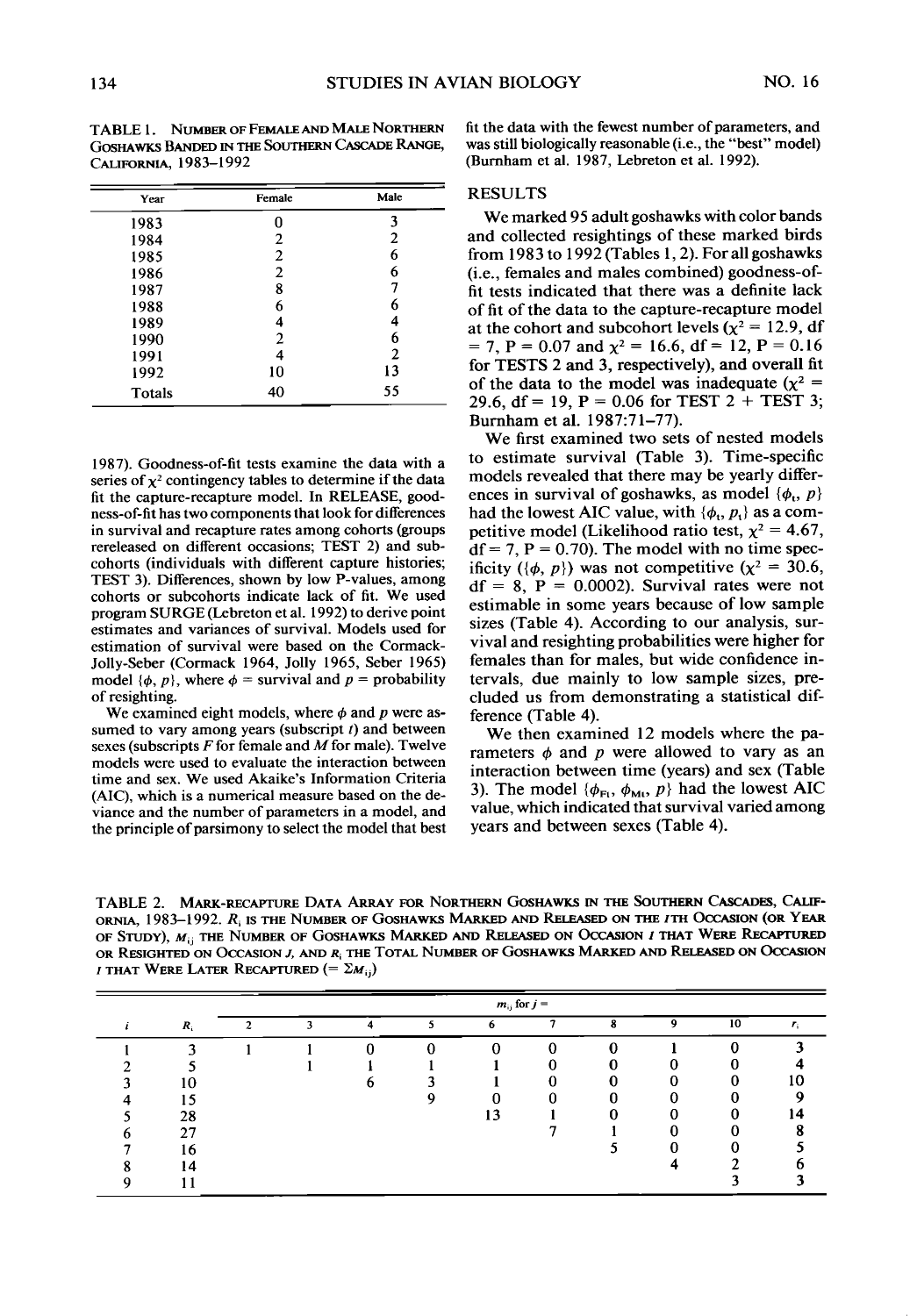TABLE 3. CAPTURE-RECAPTURE MODELS, WHERE  $\phi$  is SURVIVAL RATE AND P IS RECAPTURE RATE. USED TO ESTIMATE SURVIVAL IN NORTHERN GOSHAWKS IN THE SOUTHERN CASCADES OF CALIFORNIA, 1983-1992, AS-SOCIATED AKAIKE'S INFORMATION CRITERIA (AIC =  $[2]$  $\times$  No. of Parameters] + Deviance) is Used to EVALUATE RELATED MODELS; LOWEST AIC VALUE INDICATES THE BEST MODEL (I.E., THE MODEL WITH THE FEWEST PARAMETERS AND FITS THE DATA AND IS BIOLOGICALLY REASONABLE). SUBSCRIPT T INDICATES TIME (I.E., SURVIVAL AND RECAPTURE RATES ESTI-MATED FOR EACH YEAR, 1983-1990); SUBSCRIPTS F AND M INDICATE FEMALES AND MALES, RESPECTIVELY

| Model                                       | No. of<br>Deviance<br>parameters |        | <b>AIC</b> |  |  |  |  |  |  |
|---------------------------------------------|----------------------------------|--------|------------|--|--|--|--|--|--|
| Time-specific models                        |                                  |        |            |  |  |  |  |  |  |
| $\{\boldsymbol{\phi}_i, \boldsymbol{p}_i\}$ | 17                               | 236.53 | 270.53     |  |  |  |  |  |  |
| $\{\boldsymbol{\phi}_i, \boldsymbol{p}\}\$  | 10                               | 241.20 | 261.20     |  |  |  |  |  |  |
| $\{\boldsymbol{\phi},\boldsymbol{p}_i\}$    | 10                               | 258.08 | 278.08     |  |  |  |  |  |  |
| $\{\boldsymbol{\phi},\boldsymbol{p}\}$      | 2                                | 271.82 | 275.82     |  |  |  |  |  |  |
| Sex-specific models                         |                                  |        |            |  |  |  |  |  |  |
| $\{\phi_F, \phi_M, p_F, p_M\}$              | 4                                | 268.77 | 276.77     |  |  |  |  |  |  |
| $\{\phi_{F}, \phi_{M}, p_{F+M}\}$           | 3                                | 269.51 | 275.51     |  |  |  |  |  |  |
| $\{\phi_{F+M}, p_F, p_M\}$                  | 3                                | 269.43 | 275.43     |  |  |  |  |  |  |
| $\{\phi_{F+M}, p_{F+M}\}$                   | $\overline{c}$                   | 271.82 | 275.82     |  |  |  |  |  |  |
|                                             | Time- and sex-specific models    |        |            |  |  |  |  |  |  |
| $\{\phi_F, \phi_M, p_F, p_M\}$              | 34                               | 223.21 | 291.21     |  |  |  |  |  |  |
| $\{\phi_{Fi}, \phi_{Mi}, p_{Fi}, p_{Mi}\}$  | 27                               | 231.69 | 285.69     |  |  |  |  |  |  |
| $\{\phi_{Ft}, \phi_{Mt}, p_F, p_{Mt}\}$     | 27                               | 227.40 | 281.40     |  |  |  |  |  |  |
| $\{\phi_F, \phi_M, p_F, p_M\}$              | 20                               | 235.88 | 275.88     |  |  |  |  |  |  |
| $\{\phi_F, \phi_M, p_F, p_M\}$              | 27                               | 234.86 | 288.86     |  |  |  |  |  |  |
| $\{\phi_F, \phi_{Mi}, p_{Ft}, p_{Mi}\}$     | 27                               | 236.70 | 290.70     |  |  |  |  |  |  |
| $\{\phi_F, \phi_M, p_F, p_M\}$              | 20                               | 248.31 | 288.31     |  |  |  |  |  |  |
| $\{\phi_{Fi}, \phi_M, p_{Fi}, p_M\}$        | 19                               | 243.81 | 281.81     |  |  |  |  |  |  |
| $\{\phi_F, \phi_{Mt}, p_F, p_{Mt}\}$        | 19                               | 248.21 | 286.21     |  |  |  |  |  |  |
| $\{\phi_F, \phi_M, p_F, p_M\}$              | 20                               | 239.05 | 279.05     |  |  |  |  |  |  |
| $\{\phi_F, \phi_M, p_F, p_M\}$              | 20                               | 245.14 | 285.14     |  |  |  |  |  |  |
| $\{\phi_F, \phi_M, p\}$                     | 19                               | 236.50 | 274.50     |  |  |  |  |  |  |

**DISCUSSION** 

Much interest has been generated by the estimates of survival and associated population rate of change  $(\lambda)$  generated for the federally listed Northern Spotted Owl (Strix occidentalis caurina) (Anderson and Burnham 1992). We were able to calculate survival estimates for goshawks using the same capture-recapture methodology, but these estimates were imprecise due to small samples of marked birds and low resighting rates. In addition, the estimates that were produced were likely biased low because some marked goshawks emigrated off of the study area, and only birds that were associated with successful nests were resighted. These problems contributed to the lack of fit of the data to the capture-recapture model, resulting in low resighting probabilities and biased parameter estimates. However, empirical estimates of survival for goshawks in Ar-

TABLE 4. MAXIMUM LIKELIHOOD ESTIMATES OF SURVIVAL  $(\phi)$  and Probability of Resighting  $(P)$  for NORTHERN GOSHAWKS IN THE SOUTHERN CASCADE RANGE, CALIFORNIA, 1983-1992, BASED ON CAPture-recapture Techniques. Numbered Subscripts INDICATE THE YEAR FOR WHICH SURVIVAL IS ESTI-MATED; SUBSCRIPTS F INDICATE SURVIVAL ESTIMATES FOR FEMALES, M FOR MALES. ESTIMATES ARE SHOWN FOR MODELS WITH THE LOWEST AIC VALUES (SEE TEXT FOR FURTHER EXPLANATION)

| Model                                      | Para-<br>meter                   | φ                   | $SE(\phi)$ | P    | SE (P) |
|--------------------------------------------|----------------------------------|---------------------|------------|------|--------|
| $\{\boldsymbol{\phi}_i, \boldsymbol{p}\}\$ | $\phi_{83}$                      | Inest. <sup>1</sup> | Inest.     | 0.54 | 0.06   |
|                                            | $\phi_{34}$                      | 0.91                | 0.15       |      |        |
|                                            | $\phi_{85}$                      | Inest.              | Inest.     |      |        |
|                                            | $\phi_{ss}$                      | 0.94                | 0.12       |      |        |
|                                            | $\phi_{\scriptscriptstyle{S7}}$  | 0.71                | 0.14       |      |        |
|                                            | $\phi_{ss}$                      | 0.39                | 0.11       |      |        |
|                                            | $\phi_{so}$                      | 0.43                | 0.14       |      |        |
|                                            | $\phi_{90}$                      | 0.58                | 0.19       |      |        |
| $\{\phi_F, \phi_M, p\}$                    | $\phi_{FS3}$                     | Inest.              | Inest.     | 0.54 | 0.07   |
|                                            | $\phi_{F84}$                     | 0.85                | 0.19       |      |        |
|                                            | $\phi_{FS5}$                     | Inest.              | Inest.     |      |        |
|                                            | $\phi_{\scriptscriptstyle F86}$  | 0.93                | 0.15       |      |        |
|                                            | $\pmb{\phi}_{F87}$               | 0.80                | 0.18       |      |        |
|                                            | $\phi_{F88}$                     | 0.44                | 0.15       |      |        |
|                                            | $\phi_{F89}$                     | 0.35                | 0.17       |      |        |
|                                            | $\phi_{F20}$                     | 0.81                | 0.27       |      |        |
|                                            | $\phi_{\scriptscriptstyle M83}$  | Inest.              | Inest.     |      |        |
|                                            | $\phi$ <sub>M84</sub>            | Inest.              | Inest.     |      |        |
|                                            | $\phi_{M85}$                     | Inest.              | Inest.     |      |        |
|                                            | $\phi_{\scriptscriptstyle MS6}$  | 0.94                | 0.30       |      |        |
|                                            | $\Phi_{M87}$                     | 0.57                | 0.22       |      |        |
|                                            | $\phi_{\scriptscriptstyle M88}$  | 0.31                | 0.16       |      |        |
|                                            | $\phi_{\scriptscriptstyle MS}$ 9 | 0.60                | 0.31       |      |        |
|                                            | $\phi_{M90}$                     | 0.20                | 0.19       |      |        |

Parameter inestimable.

izona by Leslie et al. (pers. comm.) showed that survival may indeed be higher than our estimates, but their data did support the conclusion that female survival is higher than male survival.

We recommend to researchers wishing to estimate  $\phi$  and  $\lambda$  that they strive for large numbers of banded birds, the highest resighting rates possible, and  $>$  5 years of data collected over a broad geographic area. Opportunities to coordinate banding and resighting efforts with adjacently located studies should be considered and encouraged. In addition, we recommend that researchers become familiar with all the assumptions of capture-recapture models when planning their study (see Burnham et al. 1987:51-54). Capture and recapture episodes are assumed to be instantaneous, an obviously unrealistic requirement. Confining banding and resighting efforts to as short a time period as possible, however, would move toward fulfilling this assumption. A 1-month capture and resighting period may be realistic for field conditions. Another important